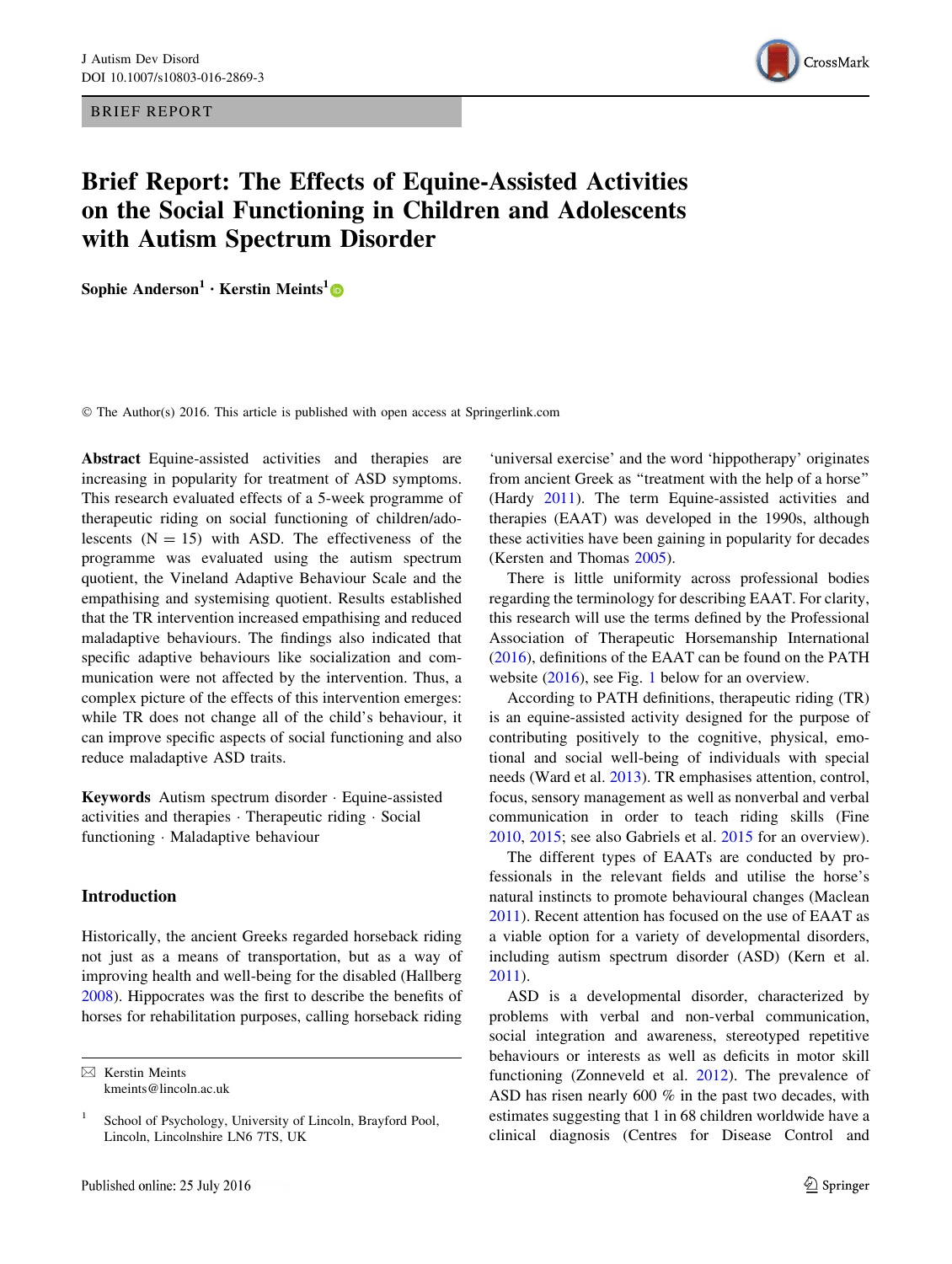<span id="page-1-0"></span>



Prevention [2014](#page-7-0)). Whilst this rise may be due to improved diagnostics or better understanding of the condition, ASD's exact aetiology is still unknown. The onset of ASD generally appears before 3 years of age (Autism Society of America [2009](#page-7-0)), but due to the fact that ASD is highly complex and heterogeneous in nature, it has proven difficult to operationalize a single measure to fully assess its multidimensional aspects (Rajendran and Mitchell [2007](#page-8-0)). Implementation of appropriate therapies and interventions has proven to be beneficial, however, treatment of social function deficits still remains one of the most challenging areas (Scattone et al. [2006](#page-8-0)). Social functioning has been defined as one's ability to construct representations of relations between oneself and others, and to use such representations to model social behaviour (Adolphs [2001](#page-7-0)).

Current research has indicated that TR can be a suitable modality for intervention for those with a spectrum disorder (Umbarger [2007](#page-8-0)). Horses have been described as detecting minute changes in a human's body language, thus providing a 'mirror' for the participant to gain insight into their own psyche (Schultz et al. [2007;](#page-8-0) see also McCormick and McCormick [1997\)](#page-7-0). Likewise at the physiological level, behavioural and evolutionary biology has indicated that there are basic universal mechanisms and structures underlying both social behaviour in humans and animals, enabling interspecies social relationships to develop, thus affecting human social behaviour (Beetz et al. [2011](#page-7-0)). Research by Kern et al. [\(2011](#page-7-0)) reported improvements in the severity of symptoms commonly associated with ASD, based on 20 participants completing a 6-month TR program. The Childhood Autism Rating Scale (CARS) was used for evaluation alongside standardized behavioural and physical assessments, demonstrating positive benefits. Similarly, Bass et al. ([2009\)](#page-7-0) looked at the effects of a 12-week TR programme on social functioning in children  $(n = 34)$  with ASD, the results showed an improvement in sensory integration, directed attention and social motivation.

Gabriels et al. ([2015\)](#page-7-0) research expanded on their 2012 pilot study with the research focusing on communication, self-regulation, socialization, adaptive and motor behaviours The research provided the first randomised, largescale ( $n = 127$ ), controlled trial to demonstrate the efficacy of TR for the Autism population.

Research has also shown that TR encourages children to work with their hands, exercise and connect with the horse, as well as with those implementing TR (Dingman [2008](#page-7-0)). Contradictory to the majority of TR findings are those of the experimental study by Jenkins and Reed  $(2013)$  $(2013)$  $(2013)$  who suggested no clinically significant effects for improvement of ASD behaviours including language, compliance and problem behaviour (Jenkins and Reed [2013](#page-7-0)). However, a multiple case design by Holm et al. [\(2013](#page-7-0)) challenged these results, indicating a significant magnitude of change (70 % from the baseline) in targeted behaviours including spontaneous communication in children with Autism. Using the CARS Aberrant Behaviour Checklist alongside direct observation, the study examined the dosage and generalization of the benefits of TR to home and community. Findings indicated that increased 'dosages' of TR led to better retention.

In a recent paper, Borgi et al. [\(2016](#page-7-0)) tested 28 children with ASD once a week for about 60–70 min over a 6-month period, not within a TR, but within an EAT programme and found improvement in social functioning, improved executive functioning and a weaker effect on motor abilities at the end of the programme.

The current study builds on existing EAAT research by systematically examining the effects of TR and horsemanship skills on social functioning in children and adolescents with ASD. The purpose of this study was to build upon the limited data available on the effectiveness of TR, focusing on aspects of social functioning and maladaptive behavioural traits while measuring these with standardised instruments before and after intervention. In addition, as EAAT is often used in practice without being measured systematically, we aimed to undertake first steps to measure existing practice in a current setting.

#### Method

#### Participants

The participants were attained from Saint Nicholas Academy for Autism Trust (SNAAP), charity registration number 1104306. The SNAAP charity uses ''The Stables Riding for the Disabled and Activities Centre'' to carry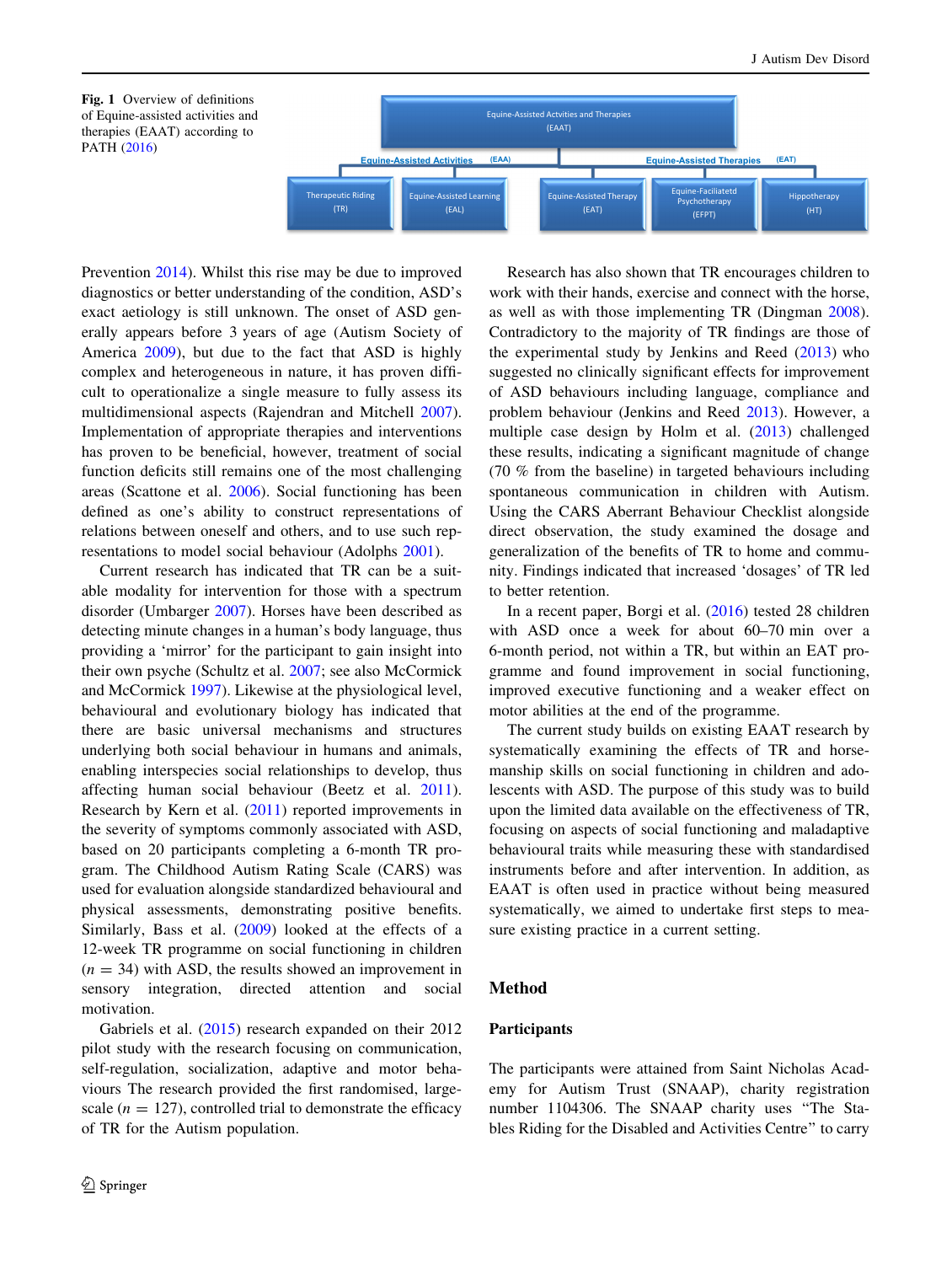out EAAT programs during the school holidays. The SNAAP summer programme consisted of EAA: EAL and TR sessions. The researcher carried out initial screening with 'The Stables' manager to find the most suitable candidates for the research from the wide range of clients who use their services. Participant screening was conducted after SNAAP was identified and agreed to participate in the research. Some SNAAP service users, although SNAAP is primarily for Autism support, did not have a diagnosis of Autism or Aspergers, so were not accepted as candidates for the research. Candidates were also required to have had no riding experience with horses before. While it was not an exclusion criterion for participants to be verbal or nonverbal, all participants in the sample had limited verbal ability. No other exclusion criteria were used. Parents were asked if their children needed any additional learning support, use of Makaton or pictorial support, which some members of staff were trained in, but this was declined.

The participants  $(N = 15)$  were aged between 5 and 16 years  $(M = 10, SD = 3.8)$  with a current clinical diagnosis of ASD. All participants were clinically diagnosed by health care professional (using DSM) and were all registered as disabled (see Borgi et al. [2016](#page-7-0) for similar inclusion procedure). The sample comprised of 11 males and 4 females, corresponding to the gender difference in the ASD population of 4:1 male to female (Baron-Cohen and Wheelwright [2004\)](#page-7-0). As typical for ASD, some of the sample had comorbid disorders, including Attention Deficit Hyperactivity Disorder (ADHD, 20 %), Hypersensitivity and Sensory Integration Disorder (53 %) (Autism Society of America [2009](#page-7-0)). The sample consisted of 27 % of participants with ASD, 20 % with ASD and ADHD and 53 % with ASD and related conditions.

Parents were emailed consent forms previous to the start date and asked to complete them and bring them to the initial assessment day at 'The Stables'.

#### Measures

A mix of parent-report questionnaires and semi-structured tests was administered on the first and last day of the EAA intervention, the Autism-Spectrum Quotient for Children (Auyeng et al. [2008\)](#page-7-0) and the Autism-Spectrum Quotient for Adolescents (Baron-Cohen et al. [2006](#page-7-0)) were chosen as the ASQ has been shown to be successful in capturing some core dimensions of individual differences and giving an understanding of ASD traits in individuals (while not being a diagnostic tool). Two variations of the ASQ were used due to the age range (5–16). The ASQ-Child was administered for 4–11-year-olds and the ASQ-Adolescents was used for participants aged 12–15. The questionnaires were completed by the parent/carer, which took approximately 20–40 min. The scores between the ASQ-Child and ASQ-Adolescent were transformed into percentages to allow a comparable analysis.

The empathising quotient/systemising quotient (Auyeng et al. [2009](#page-7-0)) is a 55-item Likert type parent-report questionnaire to evaluate participants on the skills underlining the empathising–systemising (E–S) theory (Baron-Cohen [2009](#page-7-0); Baron-Cohen and Wheelwright [2004;](#page-7-0) Baron-Cohen et al. [2003\)](#page-7-0). The questionnaire took approximately 15–30 min to fill out. Answers were used to provide an EQ score out of 54 and SQ score out of 56, with higher scores relating to more empathising or systemising traits respectively. The difference between the two scores was measured to calculate the EQ/SQ score. Emphasis on limited empathising explains why ASD sufferers have social difficulties while increased systemising leads them to have a need for control, repetitive behaviours and narrow interests (Baron-Cohen [2009\)](#page-7-0).

The Vineland Adaptive Behaviour Scale (VABS) (Sparrow et al. [1984\)](#page-8-0) was used as it measures subdomains of adaptive (socialization, communication, daily living skills, motor skills) and maladaptive behaviour. The maladaptive behaviour section of the VABS, focuses on behaviours which inhibit a person's ability to adjust to particular situations. These include internalized, asocial and externalized behaviours, such as destructive habits, repetitive behaviours, self-harm tendencies. The VABS takes approximately 30–60 min to complete with the parent/carer by the researcher.

#### Procedure

Prior to the study, ethical consent for the study was obtained from the University of Lincoln, School of Psychology Ethics committee. The researcher visited the horse centre prior to the research to ensure suitable equine welfare and standards of practise took place. The Stables Horse Activity Centre, Registered Charity 1108451 has been running for over 20 years working specifically with children and adolescents with disabilities and special needs to offer TR, EAL and Hippotherapy. When the researcher visited the site a particular service user demographic was articulated. In order to meet the requirements for inclusion in the research, a current ASD diagnosis was required, undertaken by certified Healthcare professionals and no prior experience of horse riding.

Informed consent was received from all participating in the study. All participants were briefed and debriefed in full before and after sessions by the researcher.

The participants attended for a total of 6-weeks EAA, with an initial assessment day, followed by the 5-week programme of one 3-h session per week. The initial assessment day was for the staff of 'The Stables' to understand the children's needs and to develop a safe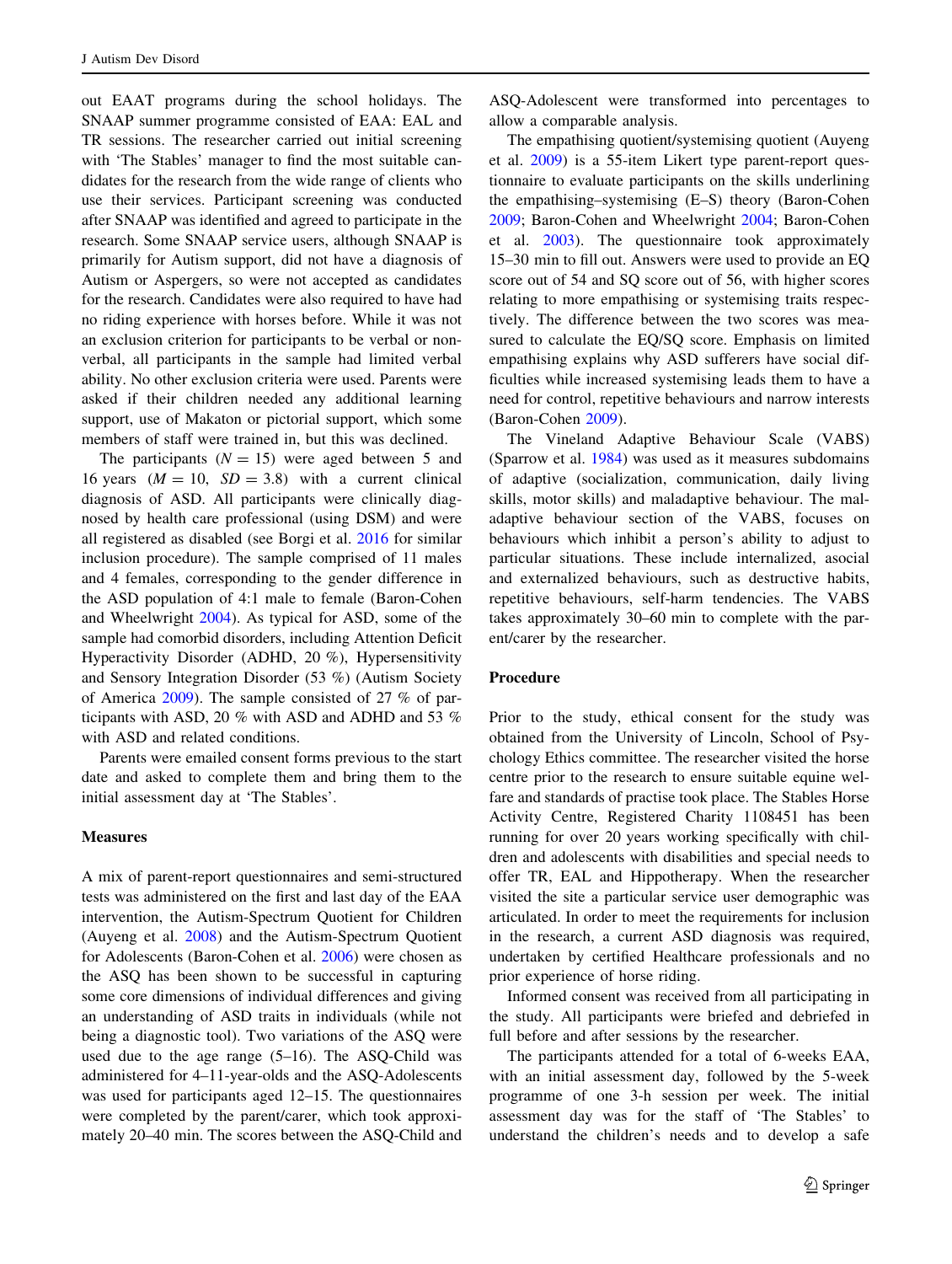structure for the ensuring programming enabling maximised learning from all participants. The researcher stayed blind to the goals. Parents and carers were not participating in the programme itself. The stable manager carried out risk assessments to see how many members of staff/volunteers were needed to safely carry out the EAA with each participant and how big the groups could be.

Staff at 'The Stables' are qualified within the equine industry as instructors with the British Horse Society (BHS) and Riding for the Disabled (RDA) and specially trained to work with children with disabilities and special needs. Participants and parents/carers were required to complete 'The Stables' liability and Health and Safety forms.

## The Programme for the Children

The Stables carried out an initial full day (8 h) for individual assessment including risk assessments for each child. In week 1, an initial health and safety briefing was carried out by members of The Stables staff. Parents completed self-assessments and interviews with the researcher after a brief introduction. The child participants did horsemanship activities including grooming, leading and mucking out throughout the course of the day with plenty of breaks to allow the participants to relax and get involved. Individual TR lessons were conducted to assess the level of need for support and were carried out by an RDA instructor. Time spent doing individual tasks was not specified and varied based on the participant's engagement and ability.

After this first week, there was one 3 h session per week. Sessions were tailored to each individual based upon goals determined by the initial assessment. They carried the same format each week and were conducted by a trained TR instructor and experienced volunteers. Volunteers had to meet 'The Stables' criteria for proficiency of horsemanship skills, some of whom were disabled and had previously been clients. Participants were split into 3 groups ( $N = 5$ ). Activities and exercises that addressed physical, psychological, cognitive, and social skills were incorporated into the program, which was split into 3-subsections; TR, Horsemanship and Stable management. Each group did an hour of each type of activity in varying orders. The routine for each type of activity remained consistent and was carried out by The Stables staff:

#### Therapeutic Riding

Tack up, lead to arena, mount, ride, dis-mount, lead horse to stable, untack.

#### Horsemanship

Head collar on horse in stable, tie up horse on the yard, identify grooming brushes, groom with different brushes, hoof pick, lead horse, return horse to stable.

#### Stable Management

Take out feed and water buckets, get tools (wheel barrow, skip bucket, plastic fork, broom and shovel), clean stable, empty wheelbarrow, fill water buckets, make feeds and hay.

Questionnaires for the parents were administered by the researcher before and after intervention: Each parent/carer was given the autism spectrum quotient and the empathising/systemising quotient to complete pre- and post-intervention. The researcher conducted the Vineland Adaptive Behaviour Scales with each parent in time slots allocated pre- and post-intervention. The researcher has been trained in interview techniques for the use of the tests. A full de-brief with parents and participants was conducted after the last session.

## Data Analysis

The data gathered was analysed using statistical analysis, including ANOVAs with before and after measures on each of the tests as within-subjects factor, and Age group (younger/older) and Caregiver (caregiver/parent) as between-subjects factors. All statistical procedures were performed using SPSS 19. Statistical significance was set at  $p<0.05$ . When significant differences were found, comparisons were performed using  $t$  test with Bonferroni correction.

## **Results**

Descriptive analysis on the data show the mean  $(M)$  and standard deviation (SD) scores for each of the measures as well as the changes in scores after TR, see Table [1](#page-4-0) below.

To investigate which of these differences pre- to postintervention were statistically significant, we calculated a series of ANOVAs for the different measures.

#### Autism Spectrum Quotient

The ASQ scores were examined with an ANOVA of Age Group (under 11;  $11-16$ )  $\times$  Caregiver (same, different caregiver)  $\times$  EAA (pre, post). A highly significant main effect of EAA was revealed  $[F(1,10) = 11.195, p = 0.007,$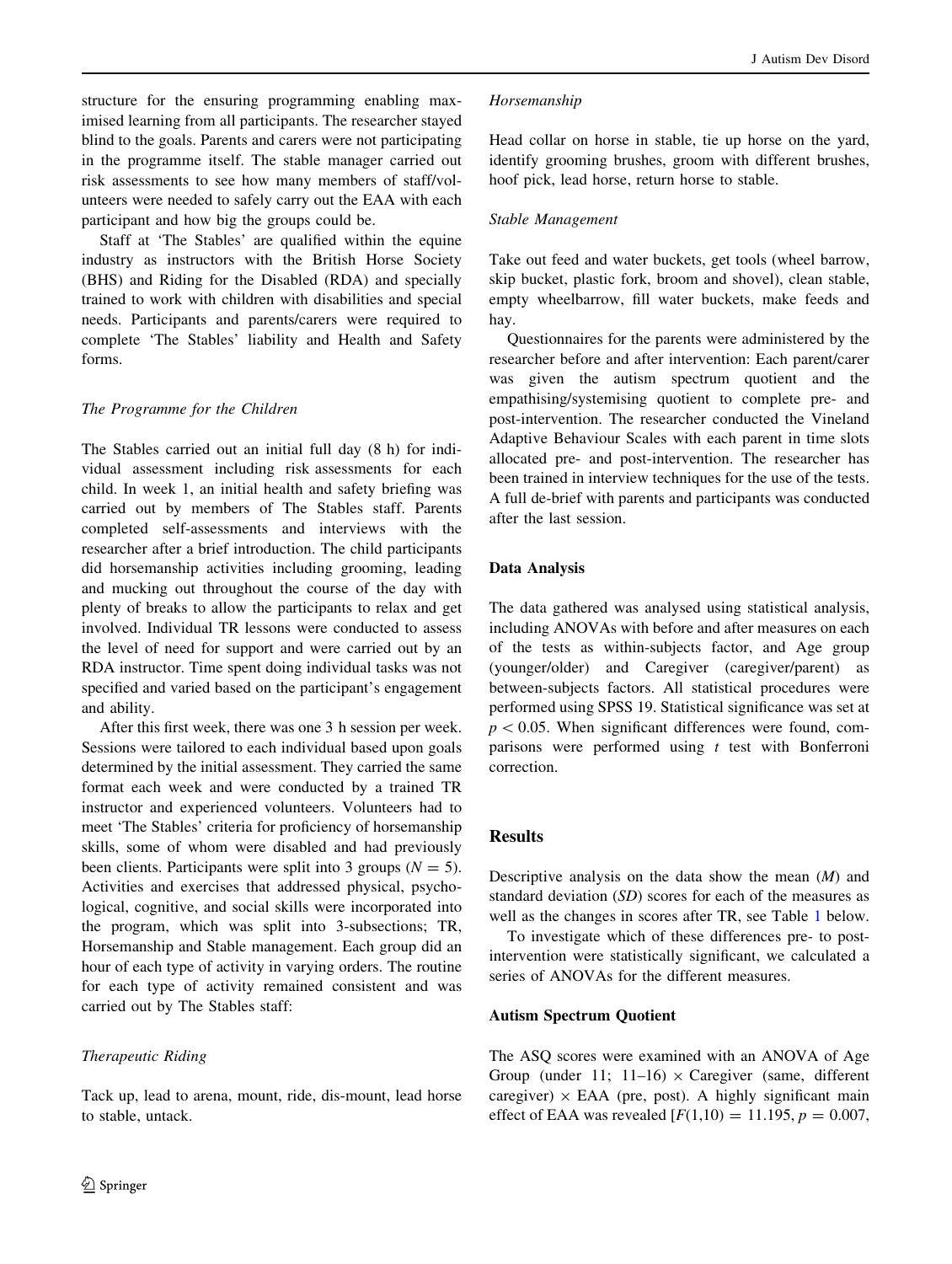# Table 1 Mean and SD across

<span id="page-4-0"></span>

| <b>Table 1</b> Mean and SD across<br>all measures | Measure                                          | Pre-EAT          |        | Post-EAT |        |
|---------------------------------------------------|--------------------------------------------------|------------------|--------|----------|--------|
|                                                   |                                                  | $\boldsymbol{M}$ | SD     | M        | SD     |
|                                                   | Autism spectrum quotient (ASQ) percentage score* | 62.13            | 24.20  | 60.66    | 24.19  |
|                                                   | Vineland Adaptive Behaviour Scale** (VABS)       | 210.13           | 124.32 | 214.86   | 121.63 |
|                                                   | VABS communicative domain                        | 44.20            | 31.19  | 44.60    | 30.39  |
|                                                   | VABS socialization domain                        | 45.27            | 23.21  | 45.07    | 22.48  |
|                                                   | VABS maladaptive behaviour                       | 28.26            | 12.82  | 26.73    | 12.41  |
|                                                   | Empathising quotient (EQ)                        | 14.86            | 10.21  | 16.20    | 9.32   |
|                                                   | Systemising quotient (SQ)                        | 26.53            | 14.20  | 26.27    | 13.72  |
|                                                   | EQ/SQ                                            | 14.86            | 16.73  | 13.93    | 14.99  |

\* The percentage was calculated to compare ASQ-Child and ASQ-Adolescent scores

\*\* The adaptive behaviour composite of standardised scores for the VABS

 $\eta_p^2 = 0.528$ ] with a clear reduction in ASD traits being indicated post-EAA (see below or detailed analysis). There were no main effects of age or Caregiver on ASQ scores. However, the interaction of caregiver on pre- and post-ASQ scores reached significance  $[F(1,10) = 5.934,$  $p = 0.035$ ,  $\eta_{\rm p}^2 = 0.372$ ]—this may indicate that having the same caregiver or a different parent/carer fill in the forms pre- and post-intervention affected the ASQ results. Further analysis was conducted using a pairwise t-test with Bonferroni correction (p value of 0.025), however, this showed no significant difference for the same versus other caregiver completing the ASQ pre- and post-EAA  $t(8) = 1.000$ ,  $p = 0.347$ . There were no other interaction effects. Thus, we can conclude that overall effects of caregiver identity do not hold statistical significance.

#### Vineland Adaptive Behaviour Scale

The VABS adaptive behaviour composite scores were examined with a 3-way ANOVA of Age group (under 11,  $11–16$ )  $\times$  Caregiver (same, different)  $\times$  EAA (pre, post). This ANOVA just misses significance on the VABS scores  $F(1,11) = 4.772$ ,  $p = 0.051$ ,  $\eta_p^2 = 0.303$  suggesting that the VABS adaptive score did not significantly improve due to the EAA. There were no other main effects or interactions for the VABS adaptive behaviour composite.

As age and caregiver did not affect the results of the VABS pre- and post-EAA, they were not factored into analysis for the individual subdomains of communicative or socialization. A t test was conducted on the VABS Communicative domain scores pre- and post-EAA, however, there was no significant difference  $[t(14) = -0.792]$ ,  $p = 0.442$ ] demonstrating that communication as measured by the VABS did not improve as a results of the EAA. A further  $t$  test also indicated that there was no significant difference in scores in the VABS Socialization

domain  $[t(14) = 0.564, p = 0.582]$  showing that socialization did not improve due to the EAA.

#### Maladaptive Behaviour

The maladaptive Behaviour scores were examined with a 3-way ANOVA of Age group (under 11,  $11-16$ )  $\times$  Caregiver (same, different)  $\times$  EAA (pre, post). This revealed a significant main effect of EAA on the VABS maladaptive behaviour score  $[F(1,11) = 5.65, p = 0.037, \eta_{\rm p}^2 = 0.339]$ indicating a reduction in maladaptive behaviour traits after EAA. There were no other main effects or interactions for the VABS maladaptive behaviour domain.

#### Empathising and Systemising Quotient

The Empathising scores were examined with a 3-way ANOVA of Age group (under 11,  $11-16$ )  $\times$  Caregiver (same, different)  $\times$  EAA (pre, post) This analysis showed a significant main effect of the EAA on the EQ score  $[F(1,11) = 5.19, p = 0.04, \eta_{\rm p}^2 = 0.320]$  demonstrating that there was an improvement in empathising due to the EAA. No other main effects or interactions reached significance for the EQ.

Another 3-way ANOVA was carried out to examine the effects of EAA on systemising scores (SQ) with Age group (under 11, 11–16)  $\times$  Caregiver (same, different)  $\times$  EAA (pre, post). The ANOVA demonstrated that there was no main effect of EAA on the SQ score  $[F(1,11) = 0.56]$  $p = 0.470$ ,  $\eta_{\rm p}^2 = 0.048$ , thus indicating that there was no improvement in systemising after EAA. No other main effects or interactions reached significance for the SQ.

A t test was also conducted to look at the difference between the EQ/SQ score pre- and post-EAA. There was no significant difference between the EQ/SQ score preand post-EAAT  $[t(14) = 0.940, p = 0.363]$ , thus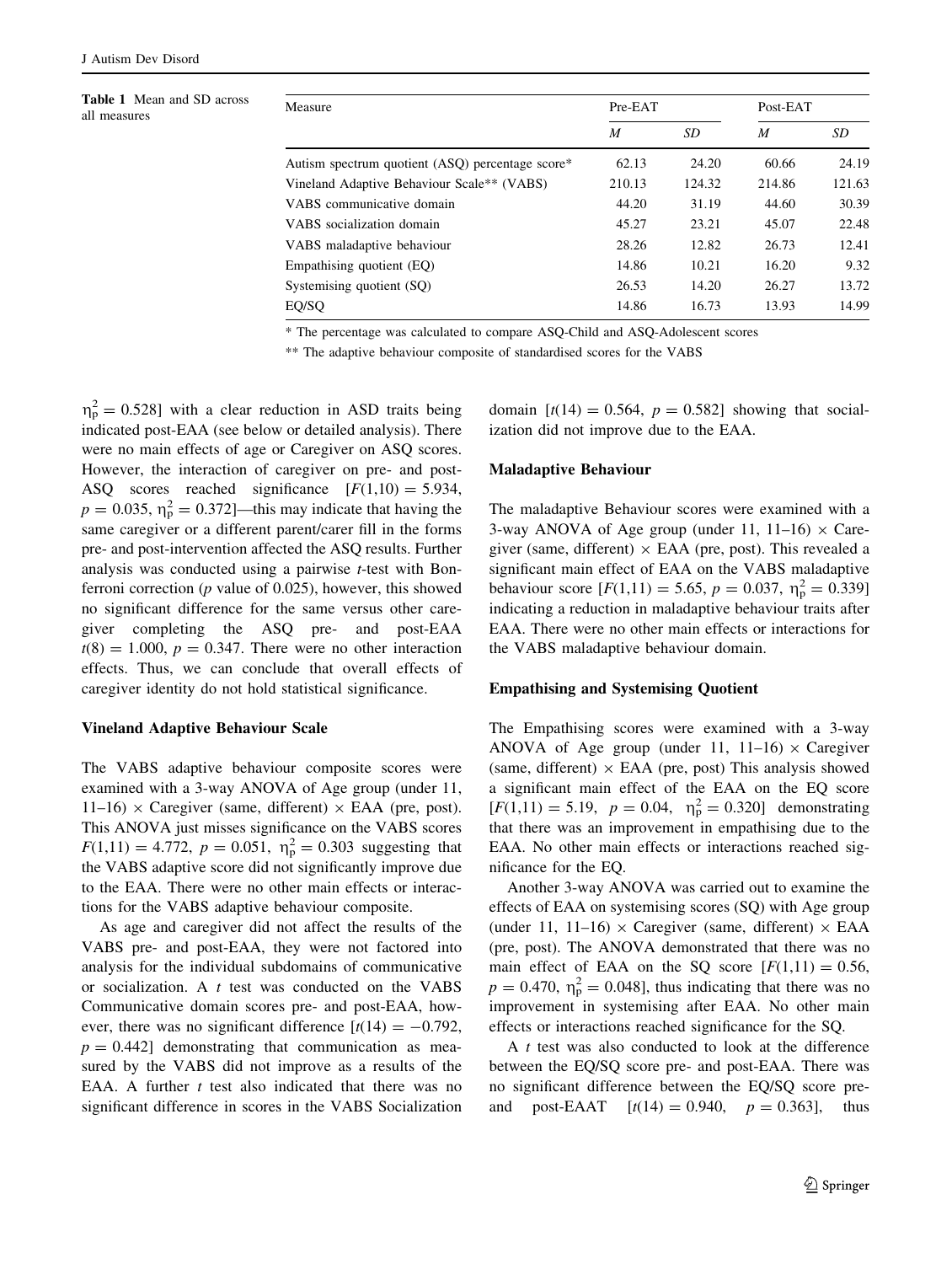demonstrating that the empathising and systemising quotient did not show any changes due to EAA.

#### **Discussion**

The results of this study suggest that EAA may have an effect on improving aspects of social functioning in children and adolescents with ASD. Findings demonstrated that there was a positive reduction in maladaptive behaviour traits and an improvement in empathising. However, EAA did not demonstrate significant improvement in overall adaptive behaviours, more specifically, there were no significant improvements in communication and socialization.

The significant improvements in maladaptive behaviours, including internalised, asocial and external behaviours have countless benefits and implications for the dayto-day life of a child or adolescent with ASD (Sparrow et al. [1984\)](#page-8-0). Beetz et al. ([2011\)](#page-7-0) proposed that this includes a positive modulatory effect on stress, trust and psychological health, enabling improved social functioning through increased physical closeness, contact and nonverbal communication. Direct physical contact with the horse is seen as the key factor for promoting positive behavioural change (Beetz et al. [2011](#page-7-0)). Bass et al. ([2009\)](#page-7-0) support this notion, suggesting that the physical presence of the horse and its rhythmic movement add to the multisensory nature of the TR benefitting social functioning. Zonneveld et al. ([2012\)](#page-8-0) propose that this is due to children forming relationships with animals which subsequently enables the children to form bonds with people, leading to a reduction in maladaptive behaviours. These findings resonate with Kern et al.  $(2011)$  $(2011)$  who reported improvements in the severity of symptoms commonly associated with ASD following a 6-month TR programme. Interestingly, Hawkins et al.'s ([2014\)](#page-7-0) results indicate that improved social functioning may also be due to the improvements in motor skills gained by participating in EAT which may consequently enable the development of age-appropriate social skills.

Research by Volkmar et al. [\(1987](#page-8-0)) documented that whilst deficits in social factors are important defining characteristics of ASD, early research had not systematically evaluated social dysfunction, including maladaptive traits. The findings of this research suggest that social dysfunction can be targeted through EAA, reducing negative traits shown in an individual, even if adaptive behaviours did not benefit in this instance. Positive improvements in communicative behaviours and socialisation as measured by the VABS were not found in our research, contrary to findings that expressive language, eye contact and mood improved due to TR (King [2007\)](#page-7-0).

Gabriels et al. [\(2015](#page-7-0)) who implemented a 10-week TR program and used next to the VABS also the Peabody Picture Vocabulary Test (PPVT-IV) also found significant improvements in spoken language and use of new words. The Peabody Picture Vocabulary Test (PPVT-IV) may have been a useful addition to our current test battery and future studies should incorporate more specific language and communication tests if assessing improvements in these areas.

Due to the multisensory nature of the various forms of EAAT overall, it is hard to pinpoint what the defining factor in promoting positive change is. Bass et al. ([2009\)](#page-7-0) substantiate that the act of riding being seen as a rewarding stimulus could account for higher motivational levels and social engagement. These findings contradict those of Jenkins and Reed ([2013\)](#page-7-0) who suggested that TR did not produce clinically significant improvement of ASD behaviours including language, compliance and problem behaviours in children (albeit with a small sample). This is congruent with the results of the VABS indicating there was not an improvement in communication or socialization.

Results of this research also indicated decreased ASQ scores and an improvement in ASD traits; including a lack of social awareness, integration or motivation, problematic verbal and non-verbal communication (Zonneveld et al. [2012](#page-8-0)). Improvements in these key areas correlate with Bass et al. ([2009\)](#page-7-0) who reported improvements in social motivation and sensory attention.

Our EQ results show clear improvements in empathising. This further supports findings by Bizub et al. ([2003\)](#page-7-0) whose evaluation of a TR program demonstrated increased psychosocial benefits, including empathizing. Baron-Cohen [\(2009](#page-7-0)) states that a deficit in empathy causes social difficulties. This is consistent with Vandereijcken et al.'s [\(2008](#page-8-0)) perspective that deficits in social interactions pertain to ASD sufferers lack of understanding of others.

EAA in our study may have been successful for improving empathising as Nebbe ([2003\)](#page-7-0) suggests it is easier to teach children to be empathetic with animals, since children see animals as peers. Likewise, Ewing et al. [\(2007](#page-7-0)) found that empathy could be aided during a child's social maturation through interaction with animals. Improving empathy in children with ASD aids social functioning by increasing one's ability to analyse and identify emotional states in others and respond suitably (Sowa and Meulenbroek [2012](#page-8-0)).

Whilst humans communicate verbally and non-verbally through eye contact and facial expressions, the success of EAA or EAAT more generally may lie in the fact that animals make their behavioural intentions clearer nonverbally (Prothmann et al. [2009](#page-8-0)). Not mixing verbal and non-verbal communication to transmit emotion-related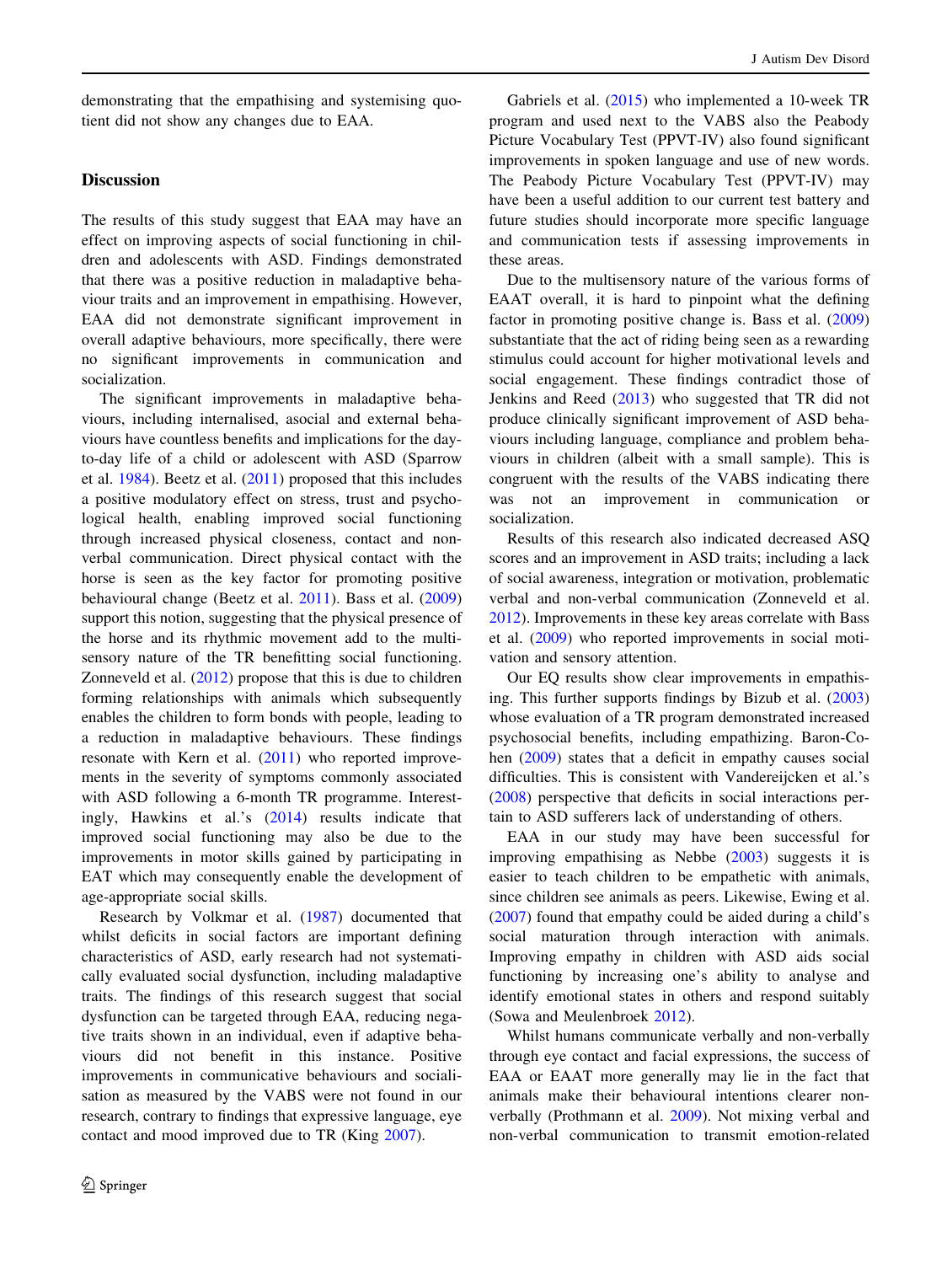information may make horses more logical to people with ASD than humans (Prothmann et al. [2009](#page-8-0)).

Likewise Gabriels et al. [\(2012](#page-7-0), [2015\)](#page-7-0) demonstrated that TR is beneficial for facilitating these improvements due to the horse's behavioural response giving direct feedback to the child, enabling them to gain a better social understanding and become more self-aware. Improved empathising may therefore pertain to a variety of factors including increased control of non-verbal communication and body language needed to command respect, gain trust and build a bond with horses (Pendry and Roeter [2013](#page-7-0)).

Whilst the research indicated an improvement in empathising, it did not demonstrate a decrease in systemising. Systemising is a dominant trait within the ASD population (Zonneveld et al. [2012](#page-8-0)) displayed in stereotyped repetitive behaviours interests and need for control which is largely but not completely independent of empathising (Baron-Cohen [2009\)](#page-7-0). There are a variety of factors that could be attributed to the lack of improvement, however, as systemising is generally typical or superior in those with ASD, and as we see increases in empathising with EAA, programmes might focus on improving social functioning through increasing participants empathising (Wheelwright et al. [2006\)](#page-8-0).

Whilst this research yielded results supporting the benefits of EAA, there are also clear limitations of the study. The most notable limitation is the small sample size. As we aimed to keep the research as non-intrusive as possible and aimed to measure existing practice, we were bound by the natural group size within the existing groups. Ideally a matched control group participating in another alterative therapy e.g. Art or Dance therapy would have been used for comparison of EAA effectiveness instead of before and after measures only. However, due to time and monetary constraints of this study, this was not possible—however, as the results point at a differentiated picture of effects, our results will be interesting to follow up by further research.

Another potential criticism of the study could be the caregiver completion of the self-assessment forms and interviews. Despite results showing no significant differences between different carers, one might argue that it may be an advantage to have the same parent/caregiver completing pre- and post- evaluation forms. However, in reallife circumstances which our research reflects, this may not always be possible as shared care-giving for children with special needs is common.

Regarding the contents of the EAA, Jenkins and Reed [\(2013](#page-7-0)) noted that the content of each lesson is a key factor to the success of EAA. Beetz et al. ([2011\)](#page-7-0) also suggest that the quality of the therapeutic relationship has been identified as the key factor for success. It may therefore be useful for future work to also evaluate the intensity of any EAAT and the standard of the service offered.

Considering the varying length of EAAT or EAA programmes, generally ranging from 2.5 h to 6-months (Jenkins and Reed [2013](#page-7-0)), this study implies that a 5-week EAA program can be effective for improving aspects of social functioning when sessions are directly tailored to each individual's needs. This notion is supported by Gabriels et al. [\(2015](#page-7-0)) research—demonstrating improvements in the TR group after 5-weeks, showing reducing irritability, and hyperactivity compared to the control group. Zonneveld et al. ([2012\)](#page-8-0) suggested a care-home approach, which may provide an alternative with sessions on a daily basis enabling continuity and working with traits such as the need for repetition. This is not always practical or suitable, but an increased concentration of sessions would likely benefit participants, for example, if more time was available, such as in the school holidays. Ideally, longitudinal research should be carried out to assess the effectiveness of EAAT programmes over time and to see if improvements are sustained.

For future studies, observations of interactions between child and horse-practitioner could also be beneficial to investigate further aspects of effective promotion of improved social functioning.

In general it is proposed that EAAT practitioners use standardised measures and tools to regularly assess their program's effectiveness, in order to evaluate what is being targeted and to maintain a high standard of practise.

We conclude that EAA and more broadly, EAAT is a useful therapeutic option for improving social functioning in children and adolescents with ASD, as long as it is welldesigned and implemented. EAAT research and the current findings also suggest that using horses to alleviate ASD symptoms in children does not alleviate all symptoms, but some and does indeed contribute to their general well-being and psychological health.

Acknowledgments We would like to acknowledge the very helpful feedback we received from our colleague Dr. Robin Gabriels who was so kind to read an earlier draft of the manuscript. We would like to thank her for providing us with very useful comments and advice.

Author Contributions SA and KM conceived of the study. KM and SA designed it and interpreted the data; SA performed the measurements; SA and KM performed the statistical analysis; KM and SA drafted the manuscript. All authors read and approved the final manuscript.

#### Compliance with Ethical Standards

Conflict of interest The authors declare that they have no conflict of interest.

Ethical Approval All procedures performed in studies involving human participants were in accordance with the ethical standards of the institutional and/or National Research Committee and with the 1964 Helsinki declaration and its later amendments or comparable ethical standards.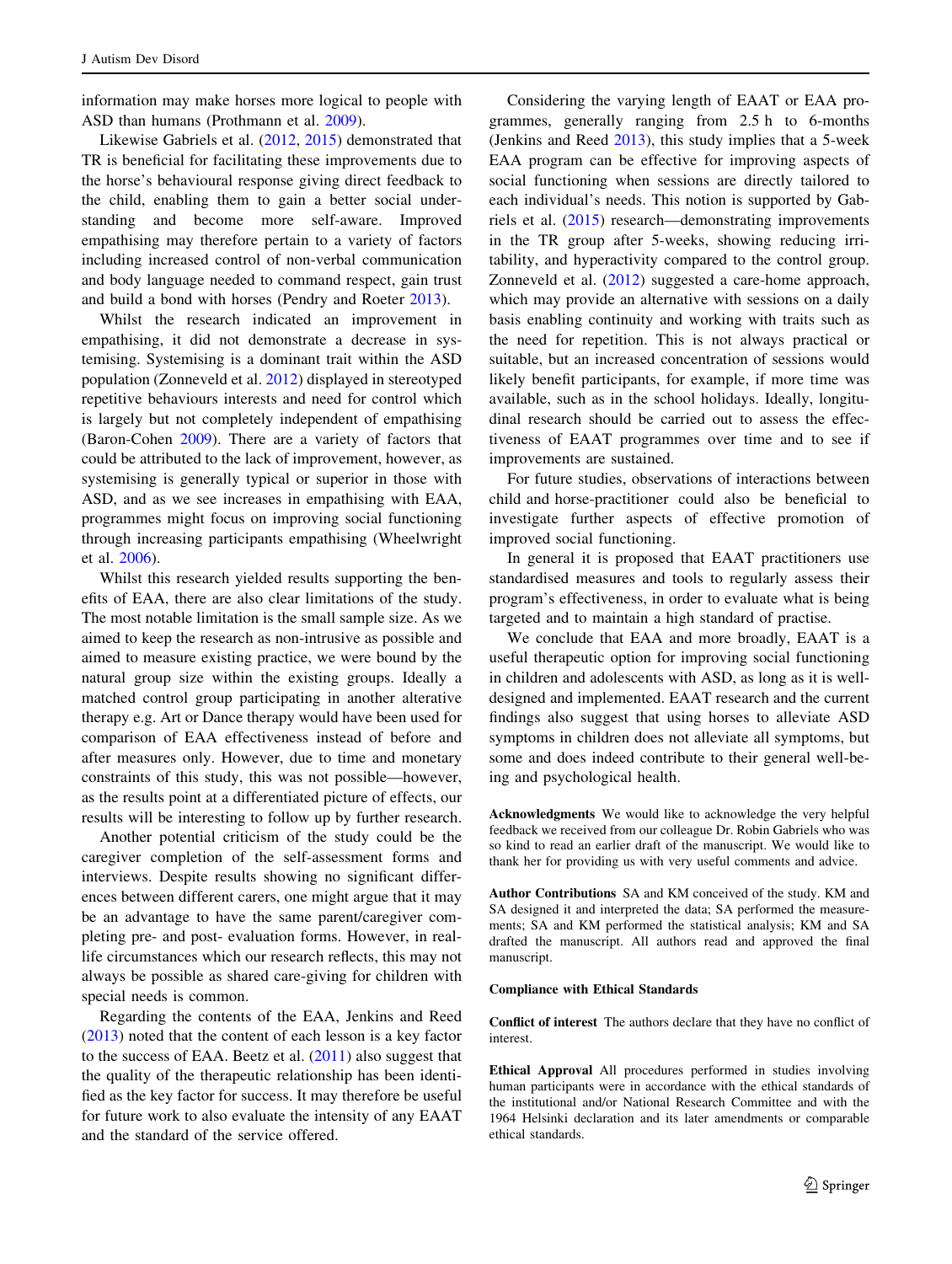<span id="page-7-0"></span>Open Access This article is distributed under the terms of the Creative Commons Attribution 4.0 International License ([http://creative](http://creativecommons.org/licenses/by/4.0/) [commons.org/licenses/by/4.0/\)](http://creativecommons.org/licenses/by/4.0/), which permits unrestricted use, distribution, and reproduction in any medium, provided you give appropriate credit to the original author(s) and the source, provide a link to the Creative Commons license, and indicate if changes were made.

#### References

- Adolphs, R. (2001). The neurobiology of social cognition. Current Opinion in Neurobiology, 11(2), 231–239. doi:[10.1016/S0959-](http://dx.doi.org/10.1016/S0959-4388(00)00202-6) [4388\(00\)00202-6](http://dx.doi.org/10.1016/S0959-4388(00)00202-6).
- Autism Society of America. (2009). About autism. [http://www.](http://www.autism-society.org/about-autism/) [autism-society.org/about-autism/](http://www.autism-society.org/about-autism/).
- Auyeng, B., Baron-Cohen, S., Wheelwright, S., & Allison, C. (2008). The autism spectrum quotient: Children's version (AQ-Child). Journal of Autism and Developmental Disorders, 38(7), 1230–1240. doi[:10.1007/s10803-007-0504-z.](http://dx.doi.org/10.1007/s10803-007-0504-z)
- Auyeng, B., Wheelwright, S., Allison, C., Atkinson, M., Samarawickrema, N., & Baron-Cohen, S. (2009). The children's empathy quotient and systemising quotient: Sex differences in typical development and in autism spectrum conditions. Journal of Autism and Developmental Disorders, 39(11), 1509–1521. doi[:10.1007/s10803-009-0772-x.](http://dx.doi.org/10.1007/s10803-009-0772-x)
- Baron-Cohen, S. (2009). Autism: The empathizing–systemising (E–S) theory. The Year in Cognitive Neuroscience, 1156, 68–80. doi[:10.1111/j.1749-6632.2009.04467.x](http://dx.doi.org/10.1111/j.1749-6632.2009.04467.x).
- Baron-Cohen, S., Hoekstra, R. A., Knickmeyer, R., & Wheelwright, S. (2006). The autism-spectrum quotient (AQ)—Adolescent version. Journal of Autism and Developmental Disorders, 36(3), 343–350. doi:[10.1007/s10803-006-0073-6.](http://dx.doi.org/10.1007/s10803-006-0073-6)
- Baron-Cohen, S., Richler, J., Bisarya, D., Gurunathan, N., & Wheelwright, S. (2003). The systemizing quotient: An investigation of adults with Asperger Syndrome or high-functioning autism, and normal sex differences. Oxford: Oxford University Press.
- Baron-Cohen, S., & Wheelwright, S. (2004). The empathy quotient (EQ): An investigation of adults with Asperger syndrome and high-functioning autism, and normal sex differences. Journal of Autism and Developmental Disorders, 34(2), 163–175. doi:[10.](http://dx.doi.org/10.1098/rstb.2002.1206) [1098/rstb.2002.1206](http://dx.doi.org/10.1098/rstb.2002.1206).
- Bass, M. M., Duchowny, C. A., & Llabre, M. M. (2009). The effect of therapeutic horseback riding on social functioning in children with autism. Journal of Autism and Developmental Disorders, 39(9), 1261–1267. doi:[10.1007/s10803-009-0734-3](http://dx.doi.org/10.1007/s10803-009-0734-3).
- Beetz, A., Kotrschal, K., Uvnas-Moberg, K., & Julius, H. (2011). Basis neurological and psychological mechanisms underlying therapeutic effects of Equine Assisted Activities (EAA/T). HHRF Grant 2011: Public Report.
- Bizub, A. L., Ann, J., & Davidson, L. (2003). It's like being in another world: Demonstrating the benefits of therapeutic horseback riding for individuals with psychiatric disability. Psychiatric Rehabilitation Journal, 26(4), 377–384. doi:[10.2975/26.](http://dx.doi.org/10.2975/26.2003.377.384) [2003.377.384.](http://dx.doi.org/10.2975/26.2003.377.384)
- Borgi, M., Loliva, D., Cerino, S., Chiarotti, F., Venerosi, A., Braminis, M., et al. (2016). Effectiveness of a standarised equine-assisted therapy program for children with autism spectrum disorder. Journal of Autism and Developmental Disorders, 46, 1–9. doi[:10.1007/s10803-015-2530-6.](http://dx.doi.org/10.1007/s10803-015-2530-6)
- Centres for Disease Control and Prevention. (2014). Data and statistics. Retrieved September 8, 2015, from [http://www.cdc.](http://www.cdc.gov/ncbddd/autism/facts.html) [gov/ncbddd/autism/facts.html](http://www.cdc.gov/ncbddd/autism/facts.html).
- Dingman, A. (2008). Hoof prints: Equine therapy for autistic children. Encounter: Education for Learning and Social Justice, 21(4), 11–13.
- Ewing, C., MacDonald, P. M., Taylor, M., & Bowers, M. J. (2007). Equine-facilitated learning for youths with severe emotional disorders: A quantitative and qualitative study. Child and Youth Care Forum, 36, 59–72. doi:[10.1007/s10566-006-9031-x](http://dx.doi.org/10.1007/s10566-006-9031-x).
- Fine, A. H. (2010). Handbook on animal-assisted therapy: Theoretical foundations and guidelines for practise (3rd ed.). London: Elsevier.
- Fine, A. H. (2015). Handbook on animal-assisted therapy: Theoretical foundations and guidelines for practise (4th ed.). London: Elsevier.
- Gabriels, R. L., Agnew, J. A., Holt, K. D., Shoffner, A., Zhaoxing, P., Ruzzano, S., et al. (2012). Pilot study measuring the effects of therapeutic horseback riding on school-age children and adolescents with autism spectrum disorders. Research in Autism Spectrum Disorder, 6(2), 578–588. doi:[10.1016/j.rasd.2011.09.](http://dx.doi.org/10.1016/j.rasd.2011.09.007) [007.](http://dx.doi.org/10.1016/j.rasd.2011.09.007)
- Gabriels, R. L., Pan, Z., Dechant, B., Agnew, J. A., Brim, N., & Mesibov, G. (2015). Randomized controlled trial of therapeutic horseback riding in children and adolescents with autism spectrum disorder. Journal of the American Academy of Child and Adolescent Psychiatry, 54(7), 541–549. doi:[10.1016/j.jaac.](http://dx.doi.org/10.1016/j.jaac.2015.04.00) [2015.04.00](http://dx.doi.org/10.1016/j.jaac.2015.04.00).
- Hallberg, L. (2008). Walking the way of the horse. Exploring the power of the human–horse relationship. Bloomington, NY: iUniverse, Inc.
- Hardy, J. C. (2011). Therapeutic riding and its effects on self-esteem (Education Masters). Fisher Digital Publications, Paper 68.
- Hawkins, B. L., Ryan, J. B., Cory, L. A., & Donaldson, M. C. (2014). Effects of equine-assisted therapy on gross motor skills of two children with autism spectrum disorder: A single study research study. Therapeutic Recreation Journal, 48(2), 135–149.
- Holm, B. M., Baird, J. M., Kim, J. Y., Rajora, D. S., Podolinsky, L., Mazefsky, C., et al. (2013). Therapeutic horseback riding outcomes of parent-identified goals for children with autism spectrum disorder: An ABA multiple case design examining dosages and generalization of the home and community. Journal of Autism and Developmental Disorders, 44, 937–947. doi:[10.](http://dx.doi.org/10.1007/s10803-013-1949-x) [1007/s10803-013-1949-x](http://dx.doi.org/10.1007/s10803-013-1949-x).
- Jenkins, S., & Reed, F. D. (2013). An experimental analysis of the effects of therapeutic horseback riding on the behaviour of children with autism. Research in Autism Spectrum Disorders, 7(6), 721–740. doi[:10.1016/j.rasd.2013.02.008](http://dx.doi.org/10.1016/j.rasd.2013.02.008).
- Kern, J. K., Fletcher, C. R., Garver, C. R., Mehta, J. A., Grannemann, B. D., Knox, K. R., Richardson, T. A., & Trivedi, M. H. (2011). Prospective trial of equine-assisted activities in autism spectrum disorder. Alternative Therapies, 17(3), 14–20. [http://www.ncbi.](http://www.ncbi.nlm.nih.gov/pubmed/22164808) [nlm.nih.gov/pubmed/22164808](http://www.ncbi.nlm.nih.gov/pubmed/22164808).
- Kersten, G., & Thomas, L. (2005). Equine assisted mental health resource handbook (7th ed.). Santaquin, UT: EAGALA, Inc.
- King, N. (2007). Perceived efficacy of therapeutic riding for children with autism. In B. Engel & J. MacKinnon (Eds.), Enhancing human occupation through hippotherapy (pp. 119–126). Bethesda, MD: American Occupational Therapy Association.
- MacLean, B. (2011). Equine-assisted therapy. Journal of Rehabilitation Research and Development, 48(7), ix–xii. doi[:10.1682/](http://dx.doi.org/10.1682/JRRD.2011.05.0085) [JRRD.2011.05.0085](http://dx.doi.org/10.1682/JRRD.2011.05.0085).
- McCormick, M., & McCormick, A. (1997). Horse sense and the human heart: What horses can teach us about trust, bonding, creativity and spirituality. Florida: Health Communications.
- Nebbe, L. (2003). Animal-assisted activities/therapy as an animal and human welfare project [Electronic version]. Humane Innovations and Alternatives, 8. Retrieved January 13, 2014, from [http://](http://www.psyeta.org/hia/vol8/nebbe.html) [www.psyeta.org/hia/vol8/nebbe.html](http://www.psyeta.org/hia/vol8/nebbe.html).
- Pendry, P., & Roeter, S. (2013). Experimental trial demonstrates positive effects of equine-facilitated learning on child social competence. Human-Animal Interaction, 1(1), 1-19. [http://hd.](http://hd.wsu.edu/documents/Publications/HAIB%2520Pendry%2520%26%2520Roeter%25202013.pdf)